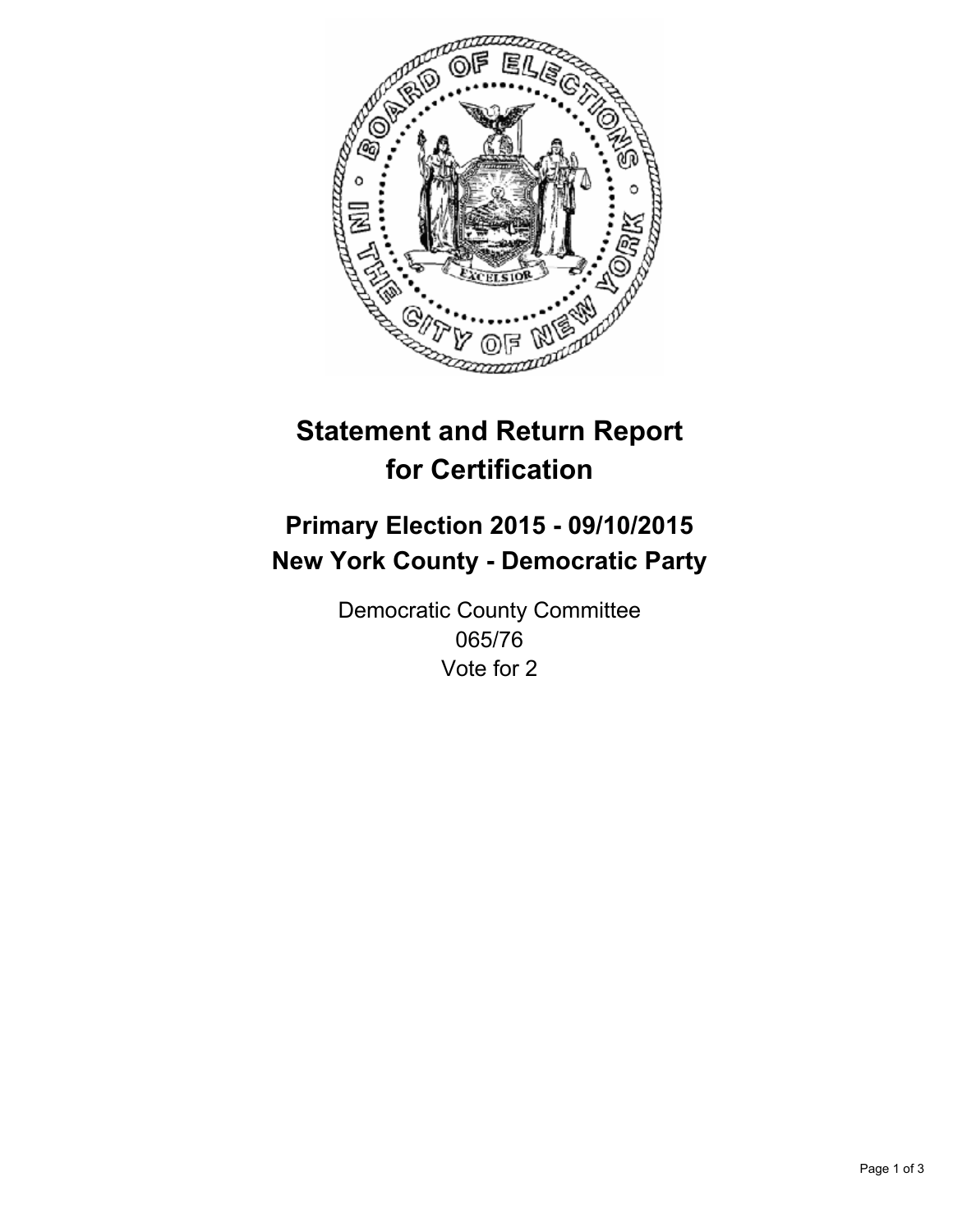

#### **Assembly District 76**

| <b>PUBLIC COUNTER</b>                                    | 37 |
|----------------------------------------------------------|----|
| ABSENTEE/MILITARY                                        |    |
| <b>AFFIDAVIT</b>                                         | 0  |
| <b>Total Ballots</b>                                     | 38 |
| Less - Inapplicable Federal/Special Presidential Ballots | 0  |
| <b>Total Applicable Ballots</b>                          | 38 |
| NICHOLAS W. MOYNE                                        | 12 |
| ELIZABETH PAVLOV                                         | 13 |
| <b>DOMENICA CASCIARI</b>                                 | 5  |
| <b>JOHN WAGNER</b>                                       | 5  |
| <b>Total Votes</b>                                       | 35 |
| Unrecorded                                               | 41 |